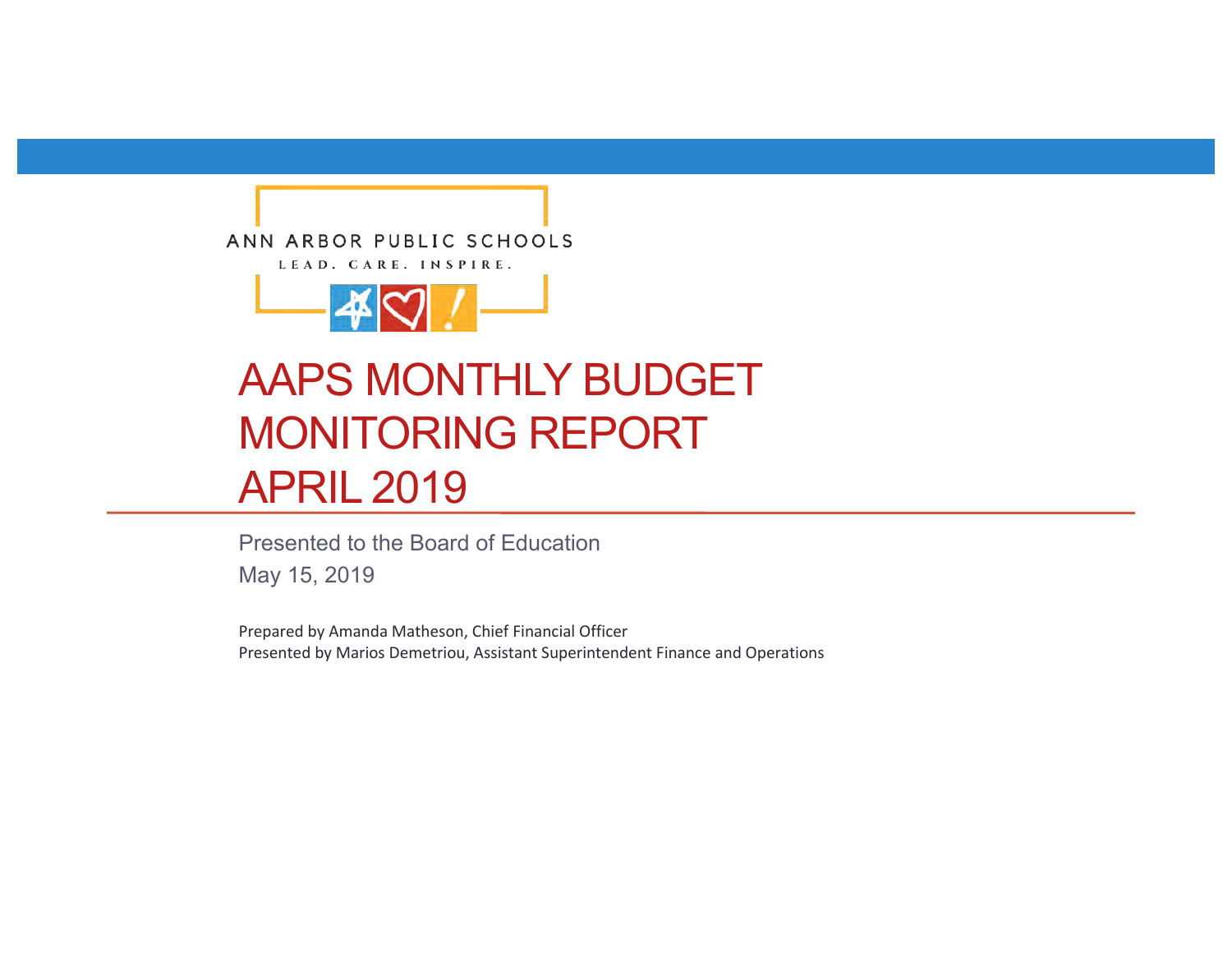# **Comparison of Cash and Investments Report April 30, 2018 and April 30, 2019**

|                                    | <b>Cash and</b><br><b>Investments</b><br>4/30/18 | <b>Cash and</b><br><b>Investments</b><br>4/30/19 | <b>Cash and</b><br><b>Investments</b><br>Change |
|------------------------------------|--------------------------------------------------|--------------------------------------------------|-------------------------------------------------|
| <b>General Fund</b>                | \$28,415,418                                     | \$30,765,988                                     | \$2,350,570                                     |
| <b>Community Rec &amp; Ed Fund</b> | 2,688,344                                        | 3,540,513                                        | 852,169                                         |
| <b>Food Service Fund</b>           | (226, 484)                                       | 659,586                                          | 886,070                                         |
| <b>Child Care Fund</b>             | 1,373,490                                        | 2,195,522                                        | 822,032                                         |
| <b>TOTAL</b>                       | \$32,250,768                                     | \$37,161,609                                     | \$4,910,841                                     |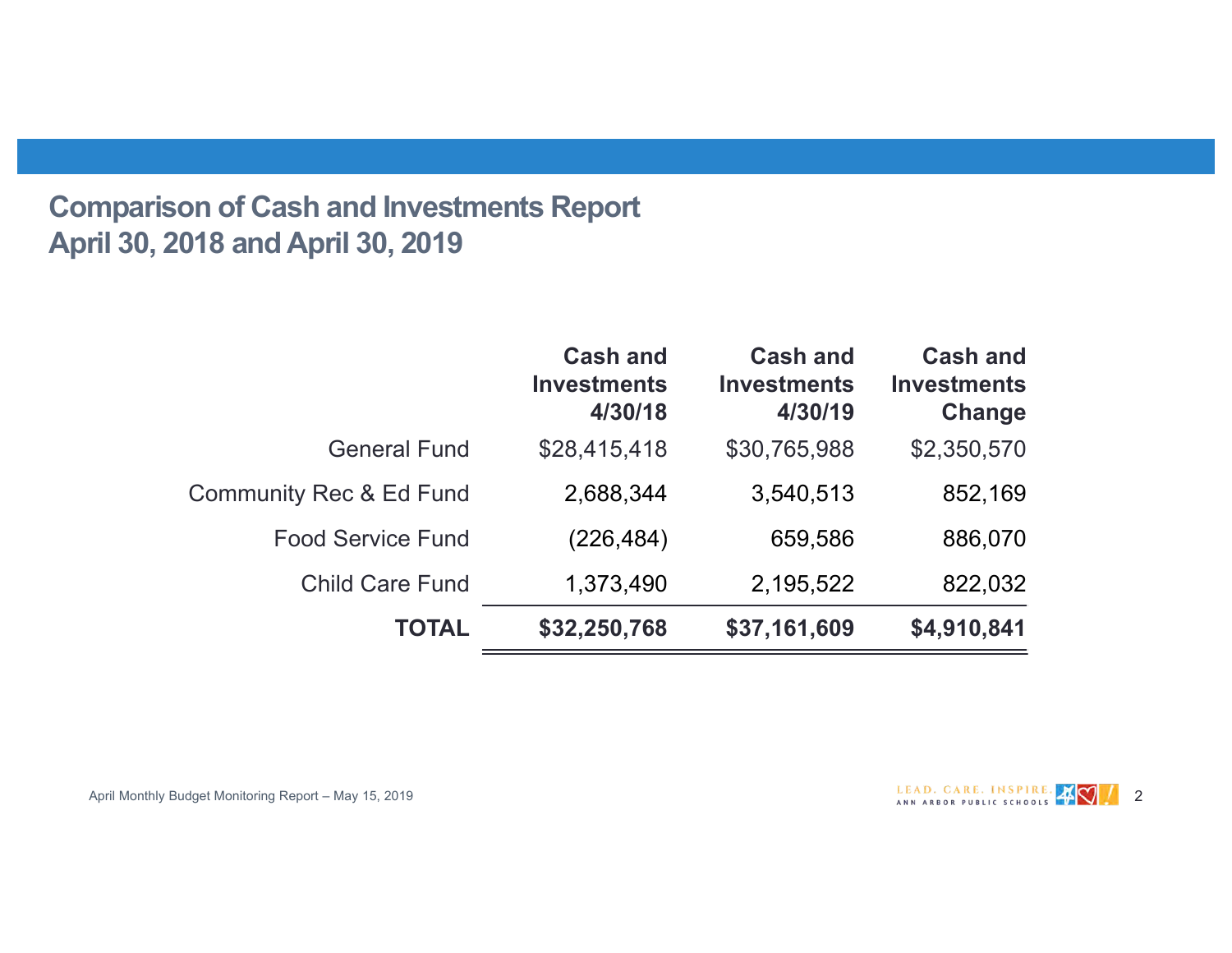**Report of Monthly Expenditures for April 2019**

| <b>TOTAL</b>                       | \$20,499,689 |
|------------------------------------|--------------|
| <b>Child Care Fund</b>             | 147,626      |
| <b>Food Service Fund</b>           | 396,773      |
| <b>Community Rec &amp; Ed Fund</b> | 363,687      |
| <b>General Fund</b>                | \$19,591,603 |

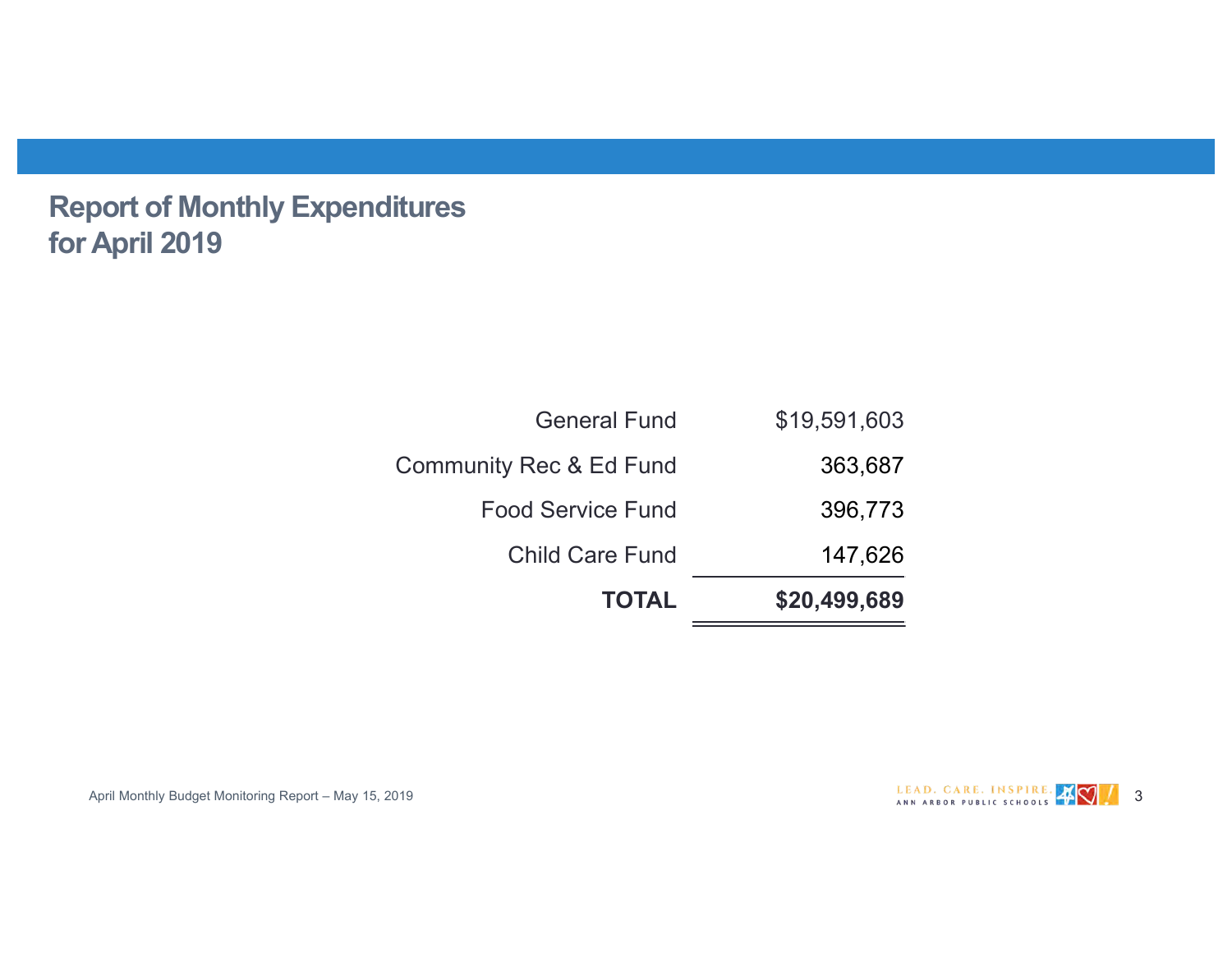# **Comparison of Summary of All Funds Report YTD April 30, 2018 and April 30, 2019**

|                                    | <b>Prior</b>        | <b>Income</b>       |                   |                |
|------------------------------------|---------------------|---------------------|-------------------|----------------|
|                                    | <b>Year-to-Date</b> | <b>Year-to-Date</b> | <b>Statement</b>  | <b>Percent</b> |
|                                    | 2017-2018           | 2018-2019           | <b>Comparison</b> | <b>Changes</b> |
| <b>Revenue</b>                     |                     |                     |                   |                |
| <b>General Fund</b>                | \$192,844,869       | \$198,613,404       | \$5,768,535       | 3.0%           |
| <b>Community Rec &amp; Ed Fund</b> | 3,258,668           | 3,391,338           | 132,670           | 4.1%           |
| <b>Food Service Fund</b>           | 3,171,502           | 2,922,000           | (249, 502)        | $-7.9%$        |
| <b>Child Care Fund</b>             | 1,959,358           | 1,983,714           | 24,356            | 1.2%           |
| <b>TOTAL</b>                       | \$201,234,397       | \$206,910,456       | \$5,676,059       | 2.8%           |
| <b>Expenditures</b>                |                     |                     |                   |                |
| <b>General Fund</b>                | \$188,005,694       | \$188,232,492       | \$226,798         | 0.1%           |
| <b>Community Rec &amp; Ed Fund</b> | 3,094,452           | 3,380,380           | 285,928           | 9.2%           |
| <b>Food Service Fund</b>           | 2,762,943           | 2,808,822           | 45,879            | 1.7%           |
| <b>Child Care Fund</b>             | 1,567,418           | 1,480,336           | (87,082)          | $-5.6%$        |
| <b>TOTAL</b>                       | \$195,430,507       | \$195,902,030       | \$471,523         | 0.2%           |

April Monthly Budget Monitoring Report – May 15, 2019 4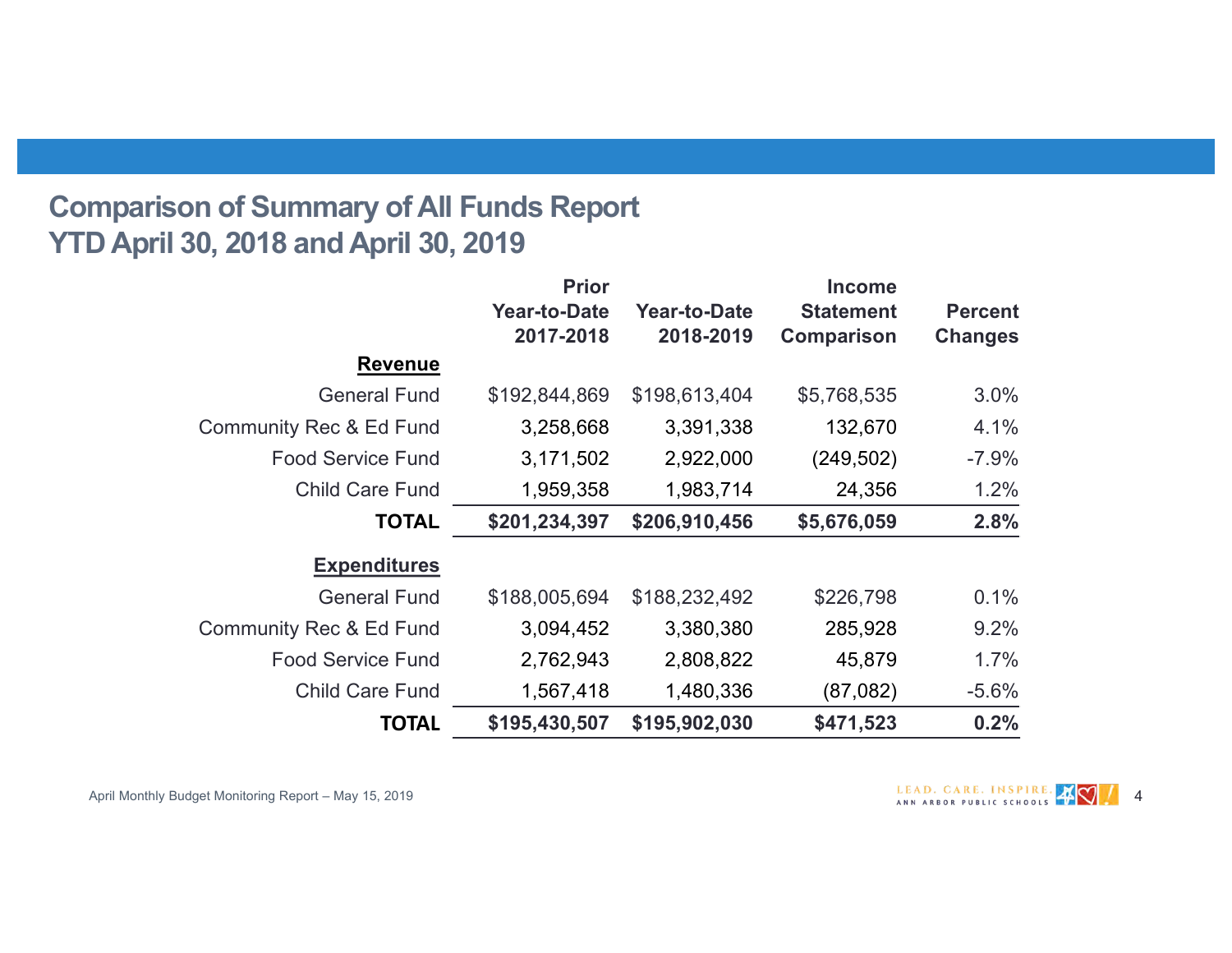# **Comparison of Summary of All Funds Report YTD April 30, 2018 and April 30, 2019 (cont'd)**

|                                             | <b>Prior</b>        |                     | <b>Income</b>     |                |
|---------------------------------------------|---------------------|---------------------|-------------------|----------------|
|                                             | <b>Year-to-Date</b> | <b>Year-to-Date</b> | <b>Statement</b>  | <b>Percent</b> |
|                                             | 2017-2018           | 2018-2019           | <b>Comparison</b> | <b>Changes</b> |
| <b>Addition (Reduction) to Fund Balance</b> |                     |                     |                   |                |
| <b>General Fund</b>                         | \$4,839,175         | \$10,380,912        | \$5,541,737       | 114.5%         |
| Community Rec & Ed Fund                     | 164,216             | 10,958              | (153, 258)        | 93.3%          |
| <b>Food Service Fund</b>                    | 408,559             | 113,178             | (295, 381)        | $-72.3%$       |
| Child Care Fund                             | 391,940             | 503,378             | 111,438           | 28.4%          |
| <b>TOTAL</b>                                | \$5,803,890         | \$11,008,426        | \$5,204,536       | 89.7%          |
| <b>Beginning Fund Balance</b>               |                     |                     |                   |                |
| <b>General Fund</b>                         | \$19,880,752        | \$18,360,251        | \$(1,520,501)     | $-7.6%$        |
| Community Rec & Ed Fund                     | 2,517,108           | 2,517,108           |                   | 0.0%           |
|                                             |                     |                     |                   |                |
| <b>Food Service Fund</b>                    |                     |                     |                   | 0.0%           |
| <b>Child Care Fund</b>                      | 884,163             | 884,163             |                   | 0.0%           |
| <b>TOTAL</b>                                | \$23,282,023        | \$21,761,522        | \$(1,520,501)     | $-6.5%$        |
| <b>Ending Fund Balance</b>                  |                     |                     |                   |                |
| <b>General Fund</b>                         | \$24,719,927        | \$28,741,163        | \$4,021,236       | 16.3%          |
| Community Rec & Ed Fund                     | 2,681,324           | 2,528,066           | (153, 258)        | $-5.7%$        |
| <b>Food Service Fund</b>                    | 408,559             | 113,178             | (295, 381)        | $-72.3%$       |
| Child Care Fund                             | 1,276,103           | 1,387,541           | 111,438           | 8.7%           |
| <b>TOTAL</b>                                | \$29,085,913        | \$32,769,948        | \$3,684,035       | 12.7%          |

April Monthly Budget Monitoring Report – May 15, 2019 **19 September 2018** 2019 The September 2018 2019 19:30 ANN ARBOR PUBLIC SCHOOLS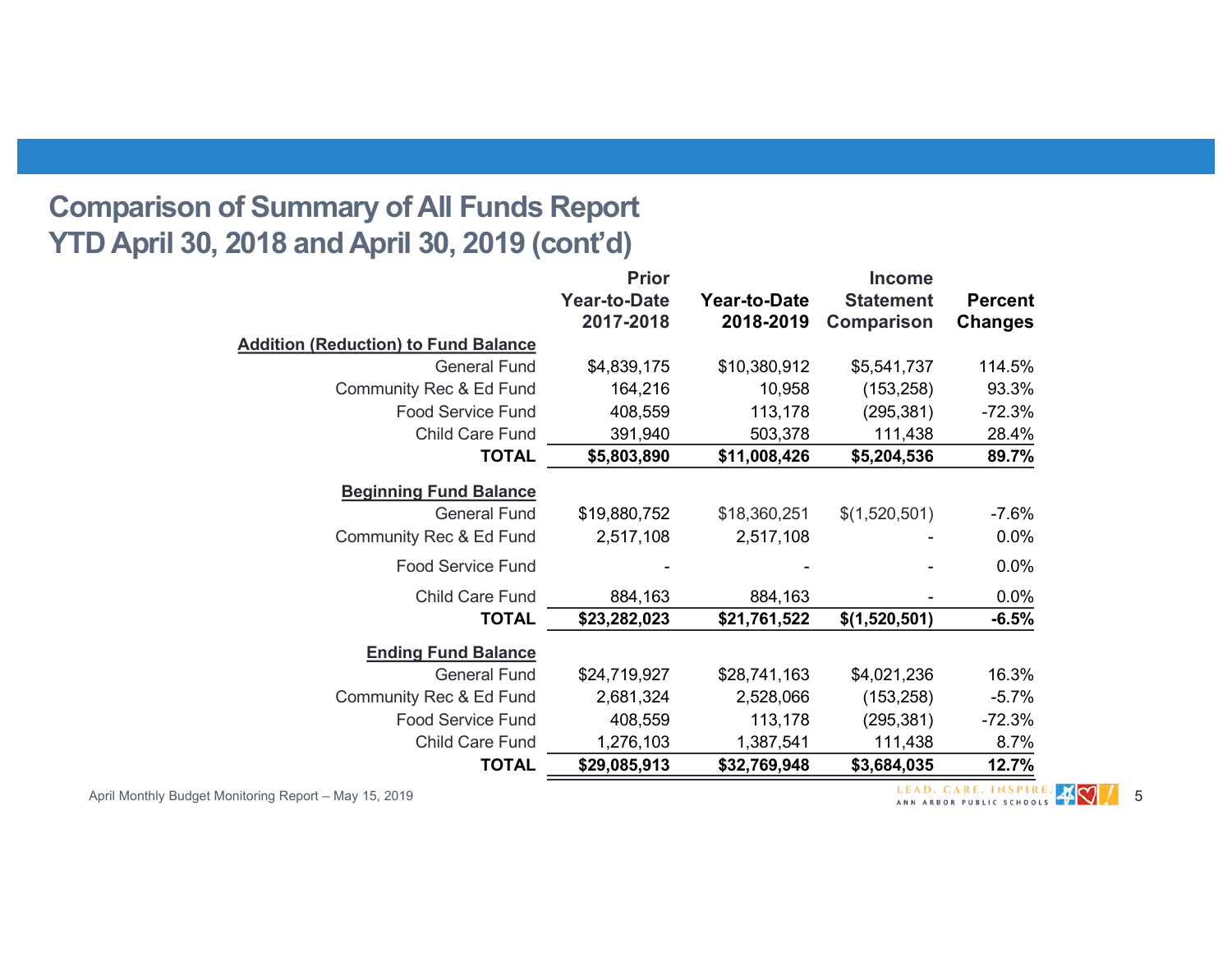# **Summary of All Funds Reports Revenues and Expenditures for Month Ending April 2019**

|                                    | <b>Budget</b><br>2018-2019 | <b>Month-</b><br>to-Date<br>2018-2019 | Year-<br>to-Date<br>2018-2019 | <b>Balance</b><br>2018-2019 | <b>YTD</b><br><b>Percent</b> |
|------------------------------------|----------------------------|---------------------------------------|-------------------------------|-----------------------------|------------------------------|
| <b>Revenue</b>                     |                            |                                       |                               |                             |                              |
| <b>General Fund</b>                | \$255,055,971              | \$19,237,175                          | \$198,613,404                 | \$56,442,567                | 77.9%                        |
| <b>Community Rec &amp; Ed Fund</b> | 4,598,145                  | 412,402                               | 3,391,338                     | 1,206,807                   | 73.8%                        |
| <b>Food Service Fund</b>           | 4,070,354                  | 526,615                               | 2,922,000                     | 1,148,354                   | 71.8%                        |
| <b>Child Care Fund</b>             | 2,243,815                  | 215,532                               | 1,983,714                     | 260,101                     | 88.4%                        |
| <b>TOTAL</b>                       | \$265,968,285              | \$20,391,724                          | \$206,910,456                 | \$59,057,829                | 77.8%                        |
|                                    |                            |                                       |                               |                             |                              |
| <b>Expenditures</b>                |                            |                                       |                               |                             |                              |
| <b>General Fund</b>                | \$257,929,868              | \$19,591,603                          | \$188,232,492                 | \$69,697,376                | 73.0%                        |
| <b>Community Rec &amp; Ed Fund</b> | 4,598,145                  | 363,687                               | 3,380,380                     | 1,217,765                   | 73.5%                        |
| <b>Food Service Fund</b>           | 4,070,354                  | 396,773                               | 2,808,822                     | 1,261,532                   | 69.0%                        |
| <b>Child Care Fund</b>             | 2,243,815                  | 147,626                               | 1,480,336                     | 763,479                     | 66.0%                        |
| <b>TOTAL</b>                       | \$268,842,182              | \$20,499,689                          | \$195,902,030                 | \$72,940,152                | 72.9%                        |